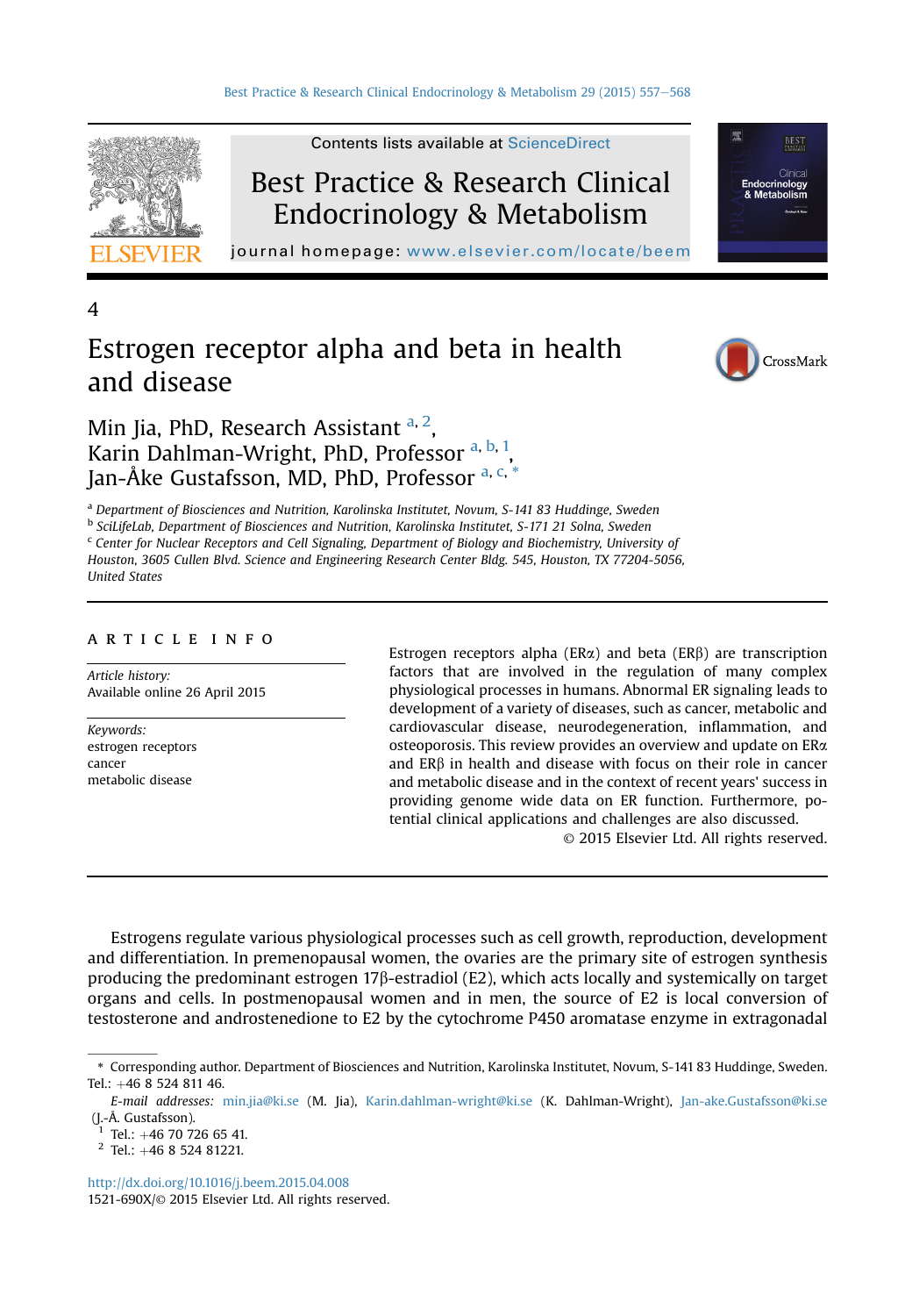<span id="page-1-0"></span>sites, such as breast, brain and adipose tissue where it acts locally as a paracrine or intracrine factor. In addition to effects by E2 on normal cells and normal physiology, estrogens also play an important role in several pathological processes including cancer, metabolic and cardiovascular disease, neurodegeneration, inflammation, and osteoporosis. The cellular effects of estrogens are mediated by two estrogen receptors, ERa and ERb.

## Estrogen receptors: expression, structure and isoforms

The existence of an ER was demonstrated by Elwood Jensen in 1958  $[1]$ , and the corresponding gene was cloned in 1985. ER $\beta$ , was cloned from the rat prostate and ovary in 1996 [\[2\].](#page-8-0) ER $\alpha$  is mainly expressed in reproductive tissues (uterus, ovary), breast, kidney, bone, white adipose tissue and liver, while expression of  $ER\beta$  is found in the ovary, central nervous system (CNS), cardiovascular system, lung, male reproductive organs, prostate, colon, kidney and the immune system. As members of the nuclear receptor protein family, ERs are found mainly in the nucleus, but also in the cytoplasm and mitochondria.

The ERa and ERb genes are located on different chromosomes, 6q25.1 and 14q23.2, respectively. ERs are composed of three functional domains: the NH<sub>2</sub>-terminal domain (NTD), the DNA-binding domain (DBD), and the COOH-terminal ligand-binding domain (LBD) (Fig. 1). The NTD encompasses a ligandindependent activation function (AF1) domain involved in transcriptional activation of target genes, and with only 16% similarity between ER $\alpha$  and ER $\beta$ . The DBD is highly conserved between ER $\alpha$  and ER $\beta$ with 97% amino acid identity and mediates sequence-specific binding of ERs to DNA sequences in target genes denoted estrogen-responsive elements (EREs). In contrast, the LBDs of ER $\alpha$  and ER $\beta$  show a 59% overall amino acid sequence identity yet the ligand-binding pockets of the two subtypes show only minor differences in structure. Importantly, these small structural differences in the ligand binding pockets have allowed the development of subtype selective ligands. Propyl pyrazole triol (PPT) and 2, 3-bis (4-hydroxyphenyl)-propionitrile (DPN) are commonly used  $ER\alpha$  and  $ER\beta$  selective agonists, respectively. The LBD also contains a ligand-dependent activation domain (AF2).

Due to alternative splicing of ER-mRNAs, three ER $\alpha$  isoforms have been identified (Fig. 1). ER $\alpha\Delta$ 3 lacks exon 3, which encodes part of the DNA-binding domain [\[3\]](#page-9-0). ER $\alpha$ 36 lacks both AF-1 and AF-2, and the last 138 amino acids (aa) are replaced with a unique 22 aa sequence [\[4\]](#page-9-0). ER $\alpha$ 46 lacking aa 1-173



Fig. 1. The structures of the ER isoforms. Different functional domains are highlighted: the NH<sub>2</sub>-terminal domain (NTD) in blue, DNA-binding domain (DBD) in orange, and the COOH-terminal or ligand-binding domain (LBD) in green. The NTD contains a ligandindependent activation function (AF1) region which is responsible for recruitment of co-regulatory proteins.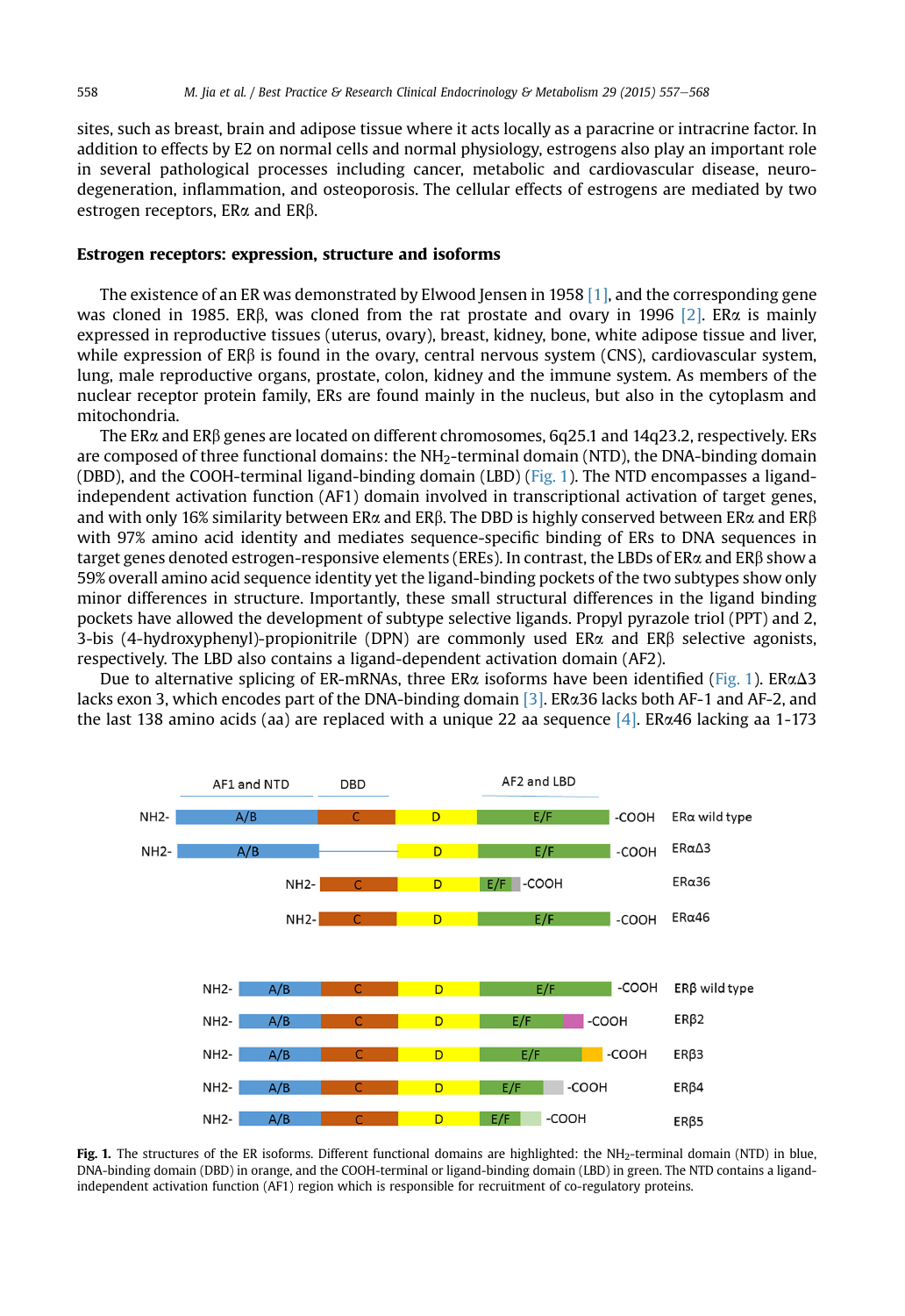which includes AF-1, was first identified and characterized as a dominant negative inhibitor of  $ER\alpha$ activity in osteoblasts [\[5\].](#page-9-0) For ER $\beta$ , at least four ER $\beta$  isoforms have been described, referred to as ER $\beta$ cx/ 2, ERB3, ERB4 and ERB5 [\[6\]](#page-9-0) ([Fig. 1\)](#page-1-0). All ERB variants have novel C-terminus, and are unable to bind estrogens and other investigated ligands.

# Genome-wide studies of ERs

#### ER cistromes

Consistent with the fact that  $ER\alpha$  and  $ER\beta$  are highly homologous in their DNA-binding domains, identification of DNA binding regions showed substantial overlap in binding sites for the two ERs [\[7\]](#page-9-0). Both receptors interact with binding sites enriched in ERE motifs [\[8\]](#page-9-0). However, ER $\alpha$  and ER $\beta$  also display differences in bound DNA regions [\[9\]](#page-9-0). Additionally, the binding of one receptor affected the binding pattern of the other [\[10\]](#page-9-0). ER cistromes may correlate with human disease and response to treatment. For example, analysis of ERa DNA binding sites demonstrated that FOXA1 is a major determinant of estrogen-ER activity and endocrine response in breast cancer cells [\[11\]](#page-9-0).

### ER transcriptomes

Gene expression profiling of  $ER\alpha$  showed up-regulation of for example cell growth related genes [\[12\]](#page-9-0). Enriched functional clusters of ER $\beta$  modulated genes included signal transduction pathways, and genes controlling cell cycle progression and apoptosis [\[13\]](#page-9-0). Analysis of ERa- and ERb-mediated gene regulation in the T47D cell line with inducible expression of  $ER\beta$ , revealed that  $ER\beta$  had diverse effects on ER $\alpha$  regulated gene expression, enhancing or counteracting the effects of ER $\alpha$  [\[14\].](#page-9-0) ER $\beta$  inhibited approximately 70% of ERa regulated genes including genes involved in proliferation and metabolism [\[14\]](#page-9-0). These findings suggested that ER $\alpha$  and ER $\beta$  in breast cancer cells likely impact cell proliferation and the activities of diverse signaling pathways.

#### ER interactomes

ERs regulate transcription via recruitment of different transcriptional coregulators (CoRs), which play a central role in the activation (coactivators) or repression (corepressors) of genes. Less than 50% of these CoRs were common to both ERs, suggesting that differences in interactomes of the two ERs are likely to contribute to the distinct roles of the two receptor subtypes [\[15\]](#page-9-0). Comparative analyses of agonist (E2) versus antagonist tamoxifen (Tam), raloxifene (Ral) or ICI 182,780 (ICI)-bound ERa interacting proteins reveal significant differences among ER ligands that relate to their biological activity. In particular, the E2-dependent nuclear ERa interactome is different and more complex than those elicited by Tam, Ral, or ICI, which, in turn, are significantly divergent from each other [\[16\]](#page-9-0).

## ERs and cancer

#### ERs and breast cancer

## $ER\alpha$  and breast cancer

ER $\alpha$  is expressed in not more than 10% of normal breast epithelium but approximately 50–80% of breast tumors [\[17\]](#page-9-0). It is found in both ductal and lobular epithelial and stromal cells.

The role of ER $\alpha$  in mammary gland development has been demonstrated in ER $\alpha$  knockout (ER $\alpha$ KO) mice [\[18\]](#page-9-0). ERa promotes tumorigenesis and progression of breast cancer. Anti-hormonal therapy is commonly used in breast cancer patients with ERa expression, including the selective estrogen receptor modulators (SERMs) tamoxifen, raloxifene and toremifene, the selective estrogen receptor degradator fulvestrant, and the aromatase inhibitors anastrozole, letrozole and exemestane. Tamoxifen is the most effective and widely used antiestrogen therapy for breast cancer. However, only 70% of ERa positive breast cancers respond to tamoxifen treatment and  $30-40\%$  of patients receiving therapy relapse and become resistant to this therapy [\[19\]](#page-9-0). Additionally, tamoxifen, serving as an estrogen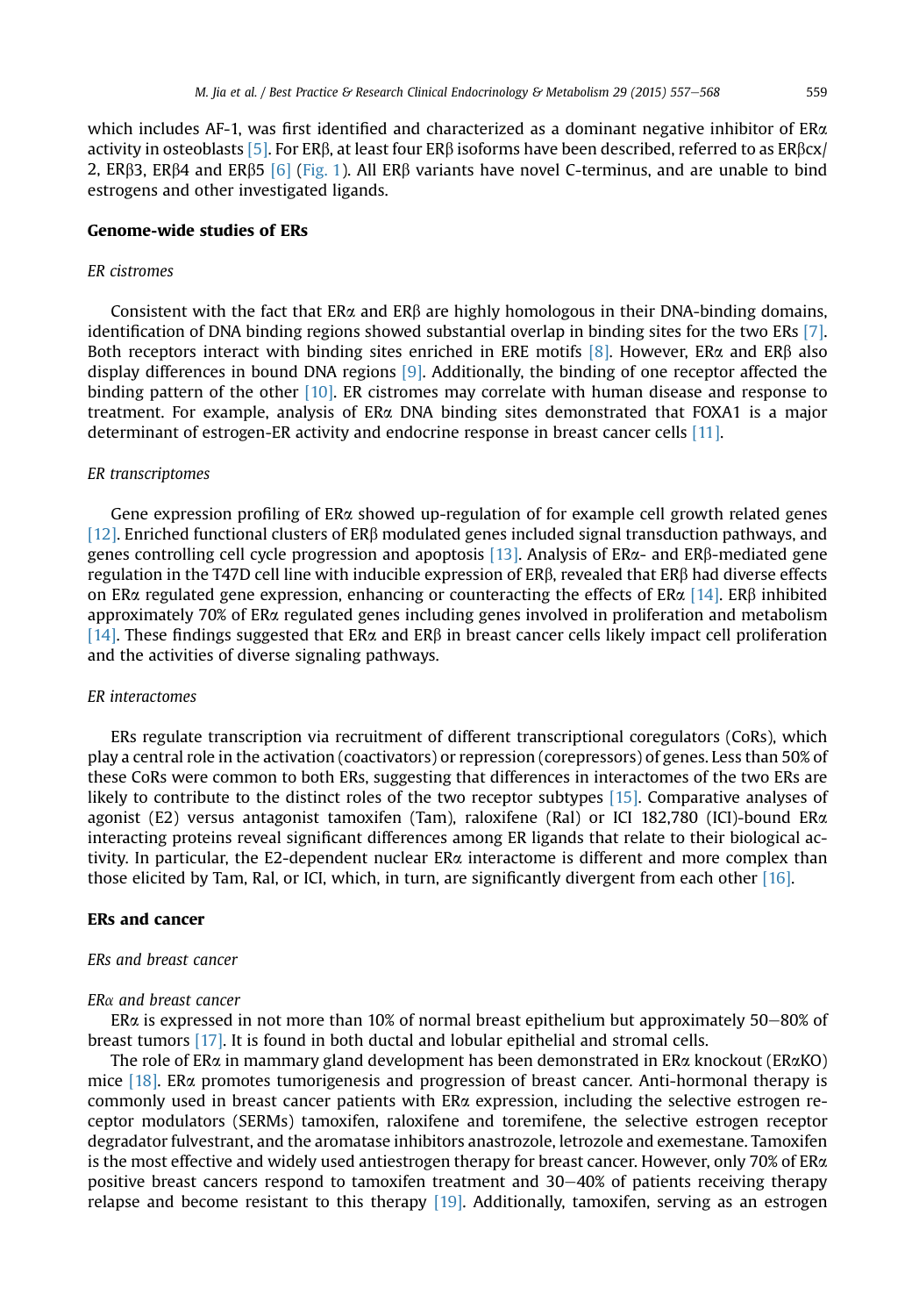antagonist in the breast, mimics estrogen effects acting as an estrogen agonist in other tissues, such as bone, endometrium and the cardiovascular system, thus having potentially severe side effects in these tissues. Another SERM, raloxifene, is reported to have less profound side effects compared to tamoxifen, particularly with decreased risk of endometrial cancer and thrombosis.

The ratio of  $ER\alpha\Delta3$  to wild type ER $\alpha$  is substantially reduced in all breast cancer cell lines and in breast cancers, suggesting that loss of the  $ER\alpha\Delta3$  isoform is associated with an early event in carcinogenesis. Molecular studies suggest that  $ER\alpha\Delta3$  functions as a dominant negative regulator of ER $\alpha$ . ERa36 has been shown to correlate with carcinogenesis, aggressiveness, and therapeutic response of breast cancer. Binding to the same target DNA sequence as wild type ERa does, ERa36 is expected to function as a powerful competitor of ERa. However, ERa36 mainly locates to the plasma membrane and to the cytoplasm where it activates rapid membrane-initiated non-genomic pathways. In recent years, studies have focused on the association between ER $\alpha$ 36 and tamoxifen resistance [\[20\]](#page-9-0). Additionally, ERa36 is highly expressed in ERa-negative breast cancer. ERa46 acts as a negative regulator of breast cancer. Its overexpression inhibited MCF-7 breast cancer cell proliferation and inhibited E2-induction of the cyclin D1 promoter [\[21\]](#page-9-0) and ER $\alpha$  regulation of pS2 gene [\[22\]](#page-9-0). ER $\alpha$ 46 levels were reduced in tamoxifen resistant breast cancer cells and ERa46 re-expression inhibited cell proliferation [\[23\].](#page-9-0)

#### ER<sub>B</sub> and breast cancer

ERb knockout (ERbKO) mice undergo an overall normal mammary gland development. However, subtle effects associated with decreased differentiation and increased proliferation in the alveoli of lactating mammary glands are sometimes observed in these mice [\[24\].](#page-9-0) Approximately 80% of normal breast epithelial cells express ER<sub>B</sub>. Its expression is decreasing and even lost during breast cancer progression, which is associated with promoter hypermethylation [\[25\]](#page-9-0). In vitro studies showed that reexpression of ERb in breast cancer cell lines inhibited cell proliferation, promoted apoptosis and enhanced the efficacy of chemotherapeutic agents [\[26\]](#page-9-0). Clinical evidence also revealed that loss of  $ER\beta$ expression is associated with a poor prognosis [\[27\]](#page-9-0) and resistance to endocrine therapy [\[28\]](#page-9-0). ER $\beta$  inhibits breast cancer cell proliferation through repressing activation of MAPK and PI3K signaling pathways [\[29\]](#page-9-0). Regulation of genes controlling cell cycle progression and apoptosis, may also contribute to the suppression of cell proliferation [\[13\]](#page-9-0). However, a few studies claim that  $ER\beta$ expression is associated with enhanced cell proliferation, and is a poor prognostic factor in breast cancer [\[30,31\]](#page-9-0). Other studies claimed that  $ER\beta$  expression was not correlated with clinical outcome in breast cancers in postmenopausal patients [\[32\].](#page-9-0)

The expression and role of  $ER\beta2$  in breast cancer remain unclear [\[33\]](#page-9-0). Some studies showed that ERb2 expression levels are lower in cancer compared with the corresponding normal tissues, indicating a protective role in breast cancer. Consistently, studies showed that  $ER\beta2$  is a good prognostic indicator in breast cancer. A possible mechanism may be repression of  $ER\alpha$  activity by induction of proteasome-dependent degradation [\[34\]](#page-9-0). Other studies report opposite effects, and claim that  $ER\beta2$  expression is indicative of cellular proliferation [\[35\]](#page-9-0). Some studies showed that  $ER\beta2$  predicted the response to endocrine therapy [\[36\]](#page-9-0) while other studies did not reproduce such effects [\[37\]](#page-10-0).

ERb5 exhibited protective role in breast cancer patients. Studies of clinical samples showed a positive association of ER $\beta$ 5 expression with a longer relapse-free survival (RFS) [\[38\]](#page-10-0) and a significant correlation of its nuclear expression with overall survival  $(OS)$  [\[36\].](#page-9-0) Recently ER $\beta$ 5 has also been found to confer sensitivity of breast cancer cell lines to chemotherapeutic agent-induced apoptosis [\[39\].](#page-10-0)

## ERs and ovarian cancer

In reproductive age women,  $ER\alpha$  is present in the ovarian stroma and thecal cells, ovarian surface epithelium and in corpus luteum. For postmenopausal women, ERa is found in the ovarian surface epithelium, in epithelial inclusion cysts and in the stroma. In contrast,  $ER\beta$  is localized predominantly in the granulosa cells [\[40\]](#page-10-0).

Most ovarian cancer patients express  $ER\alpha$  and/or  $ER\beta$ . The expression levels of  $ER\alpha$  are closely associated with estrogen-dependent growth, invasion and response to endocrine therapy in ovarian cancer. ERa is a direct target of the tumor suppressor microRNA (miR)-206, which is down-regulated in ERa-positive ovarian cancer cell lines and tissues. Introduction of miR-206 mimics inhibits cell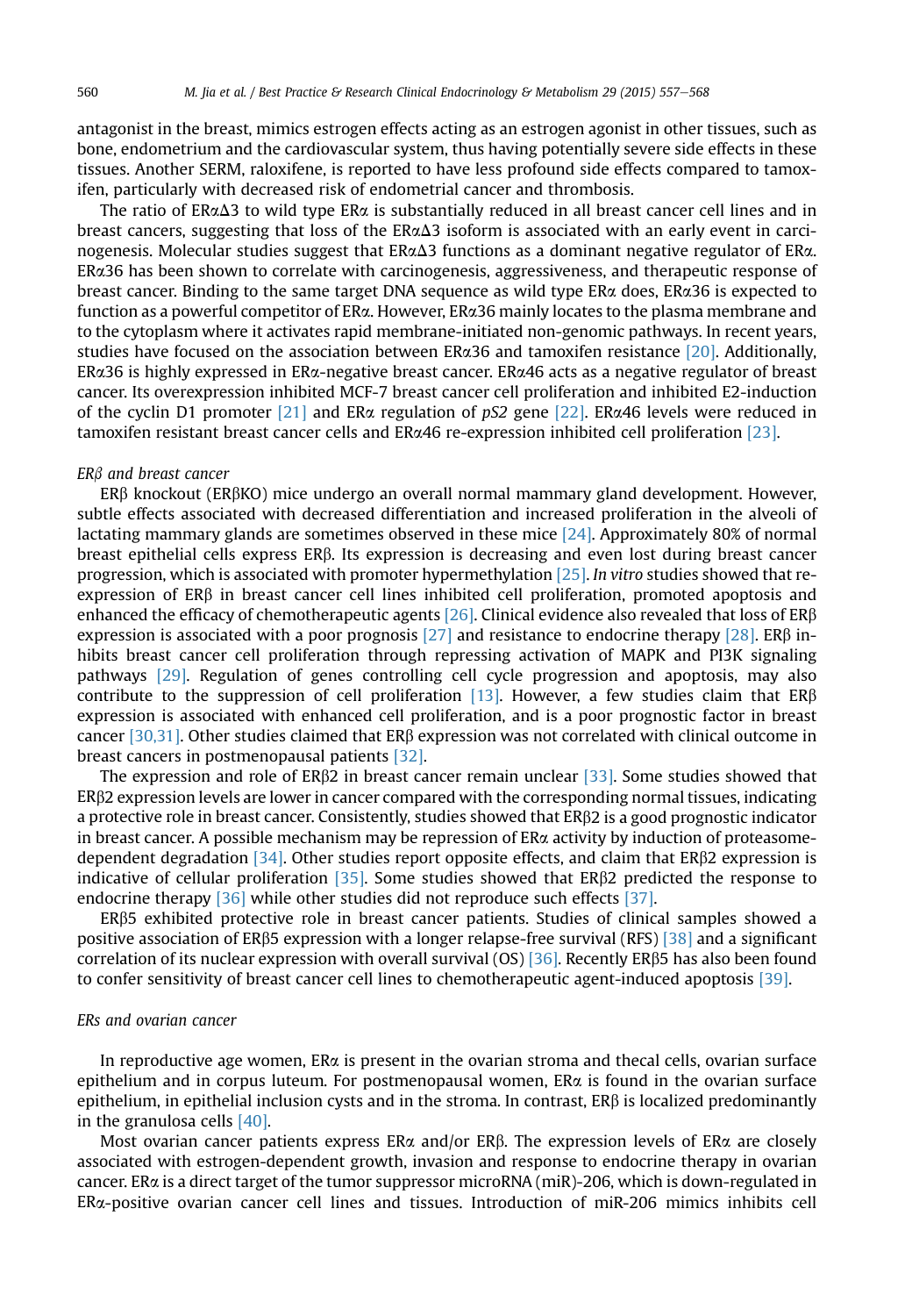proliferation and invasion of ovarian cancer cells [\[41\]](#page-10-0). Recent studies show that effects of ER $\alpha$  in promoting ovarian cancer progression could be mediated by long non-coding RNAs, such as TC0100223, TC0101686 and TC0101441. TC0101441 was reported as an independent prognostic factor for overall survival  $[42]$ . Expression of ER $\alpha$  and its promoting role in ovarian cancer suggested that endocrine therapy could be an attractive treatment option. However, anti-estrogen treatment is not commonly used in ovarian cancer due to modest response rate.

ERB levels and/or the ERB/ER $\alpha$  ratio decreases along with ovarian carcinogenesis, indicating that loss of ER $\beta$  expression may be involved in carcinogenesis. Treatment with the ER $\beta$  agonist DPN or reintroduction of ERb significantly suppressed cell growth in both ovarian cell lines and xenografts [\[43](#page-10-0)–[45\]](#page-10-0). The inhibitory effects of ER $\beta$  were mediated via down-regulating total retinoblastoma (Rb), phosphorylated Rb, phospho- RAC-alpha serine/threonine-protein kinase (AKT) as well as cyclins D1 and A2, and up-regulating cyclin-dependent kinase inhibitor  $p21$  (WAF1). In addition, ER $\beta$  had a direct effect on ERa by strongly inhibiting its expression and activity.

Interestingly, some studies revealed that normal ovarian epithelium exhibited almost exclusively strong nuclear staining of ER $\beta$ , while ovarian cancer tissue mostly showed cytoplasmic immunopositivity, and cytoplasmic  $ER\beta$  expression was shown to be an independent unfavorable prognostic factor for disease free survival  $[46]$ . Furthermore, cytoplasmic ER $\beta$ 2 expression was also reported to be associated with reduced 5-year survival and chemoresistance [\[47\]](#page-10-0). These novel findings suggest that ERb and its isoforms may have different roles and be associated with distinct prognosis depending on their cellular localization.

## ERs and prostate cancer

In addition to androgens, estrogens may also affect prostatic growth and development, as shown in ER $\alpha$ KO mice which display altered branching morphogenesis [\[48\].](#page-10-0) In the adult mouse prostate there is very little ER $\alpha$  expression and most of it is in the stromal compartment. ER $\beta$  is expressed at high levels in prostatic epithelium in adult mice and humans. Knockout of ERb causes hyperplasia of the ventral prostate as well as increased cellular Ki67-positivity [\[49\].](#page-10-0)

In humans, the expression of  $ER\alpha$  is gradually increased from prostate intraepithelial neoplasia, invasive cancers to metastatic lesions at both mRNA and protein level. Studies of ERaKO mice revealed that ER $\alpha$  is an important determinant of prostate carcinogenesis [\[50\].](#page-10-0) In comparison to ER $\alpha$ , ER $\beta$  is gradually lost during prostate carcinogenesis due to DNA promoter methylation [\[51\]](#page-10-0). Combined treatment of prostate cancer cell lines in vitro with DNA methyltransferase and histone deacetylase inhibitors have been shown to effectively restore ERB expression, with reduced proliferation and increased apoptosis [\[52\]](#page-10-0). Therefore,  $ER\beta$  has emerged as a promising new target for prostate cancer treatment.

Many trials have shown strong effects of antiestrogen for the treatment of prostate cancer. Studies showed a significant decrease in early prostate cancer progression when men were given toremifene [\[53\].](#page-10-0) The SERM raloxifene caused apoptosis in androgen-independent ER $\alpha$  (–) ER $\beta$  (+) PC3 cells [\[54\]](#page-10-0).<br>Additionally raloxifene was found to inhibit growth of prostate cancer lung metastasis [55] Additionally, raloxifene was found to inhibit growth of prostate cancer lung metastasis [\[55\]](#page-10-0).

Although  $ER\beta$  is silenced or reduced in the majority of prostate adenocarcinomas, some studies showed that patients with ERB-positive cancers have a significantly decreased relapse-free survival [\[56\].](#page-10-0)

# ERs and colon cancer

Clinical and animal studies show that hormone replacement therapy (HRT) reduces the risk of colon tumor formation in females. Additionally, men are more likely to develop colorectal cancer compared with women of similar age. These findings indicate that estrogen may lower the risk for colorectal cancer. ER $\alpha$  mRNA levels are much lower than ER $\beta$  levels and are similar between normal mucosa and tumor samples. ER $\beta$  is the predominant ER in the colonic epithelium and the ER $\beta$  level is lower in colon cancer compared to normal tissue. The decreased levels of  $ER\beta$  in colorectal cancer occurred in parallel to loss of differentiation and advanced Dukes staging. The protective role of  $ER\beta$  in colon cancer progression has been confirmed in in vivo studies in mice that spontaneously develop intestinal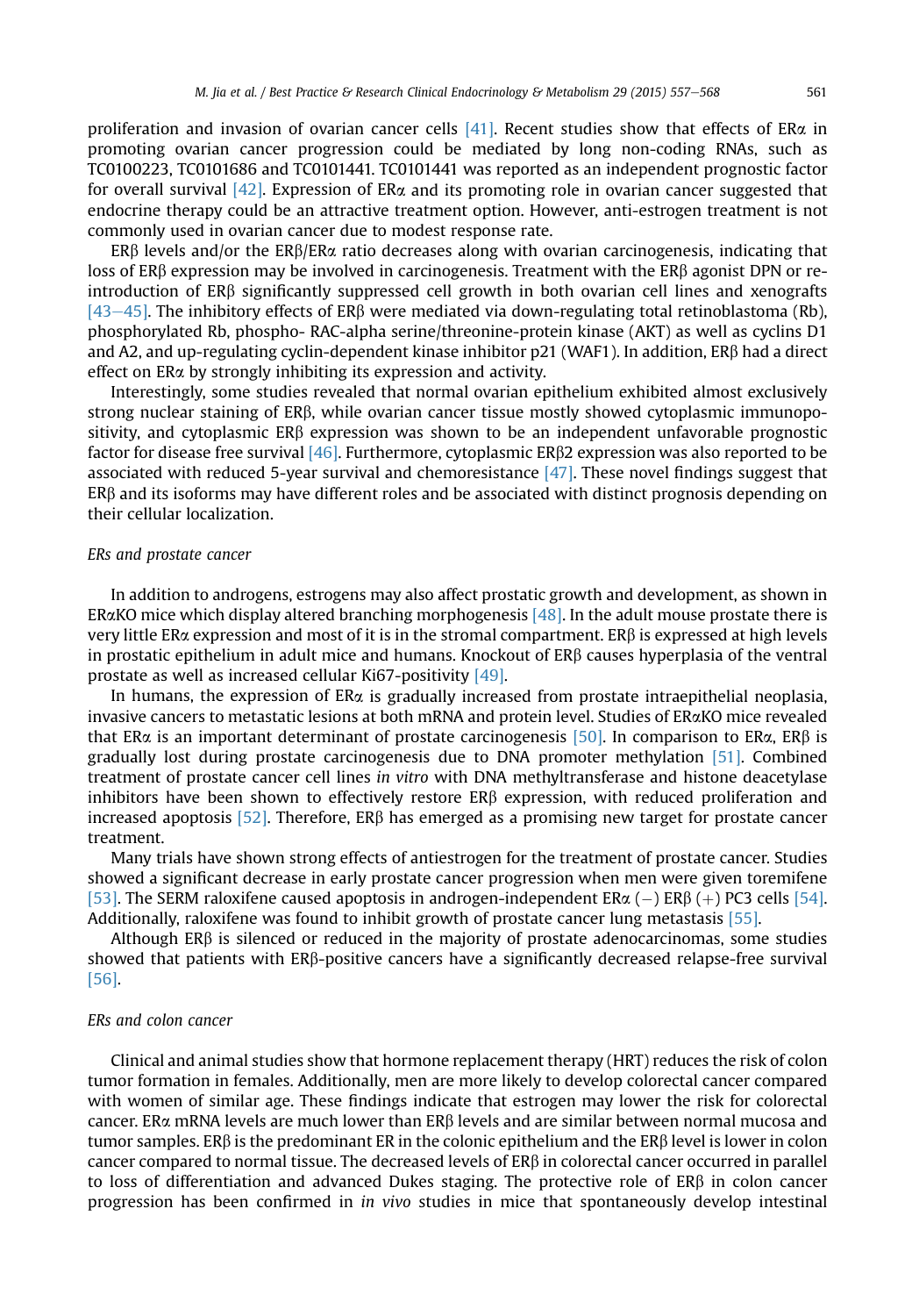adenomas (ApcMin/ $+$ ) in which deletion of ER $\beta$  lead to an increase in the size and number of adenomas [\[57\]](#page-10-0) and where treatment with an ERb-selective agonist had the opposite effect [\[58\].](#page-10-0) Genome-wide studies of colorectal cancer cell lines re-expressing ERb showed that besides apoptosis, cell differentiation, and regulation of the cell cycle are the most affected functional consequences. ER $\beta$  reexpression also down-regulates IL-6 and its downstream networks, which indicates that ERb mediated antiinflammatory mechanisms are involved in colon carcinogenesis [\[59\]](#page-10-0). In the same model, the oncogenic miR-17-92 and miR-200a/b were found to be strongly down-regulated upon re-expression of ER $\beta$  [\[60\].](#page-10-0)

## ERs and metabolic disease

Estrogens have been clearly shown to regulate glucose and lipid metabolism using either models of estrogen-/ER-depletion or estrogen application/replacement. Estrogen deficiency promotes metabolic dysfunction predisposing to obesity, the metabolic syndrome, and type 2 diabetes (T2D). In rodents, it has been demonstrated that aromatase, the key enzyme of estrogen production, knockout (ArKO) mice display insulin resistance (IR), impaired glucose tolerance (IGT), and increased abdominal fat, which are reversible by E2 treatment [\[61\].](#page-10-0) Ovariectomy (OVX), resulting in low estrogen levels, leads to increased body weight, basal blood glucose and IGT which are reversible by re-introduction of estrogen [\[62\]](#page-10-0). Studies of ob/ob and high fat diet (HFD) fed mice, models of obesity and T2D, showed that estrogen treatment lowers body weight, improves glucose tolerance and insulin sensitivity in both mouse models [\[63,64\].](#page-10-0) In humans, the prevalence of early insulin resistance and glucose intolerance is higher in men than in women [\[65\]](#page-10-0). Postmenopausal women with estrogen deficiency were shown to have an accelerated development of visceral obesity, IR and T2D [\[62\].](#page-10-0) Several clinical trials involving postmenopausal women on hormone replacement therapy (HRT) demonstrated a reduced incidence of T2D, lower glucose plasma levels, and improved systemic insulin sensitivity [\[62,66\].](#page-10-0) It has been well documented that estrogens regulate energy homeostasis via both central and peripheral tissues ([Fig. 2\)](#page-6-0).

## Central regulation of energy balance by estrogens

The hypothalamus is an essential area in the CNS that controls food intake, energy expenditure, and body weight homeostasis. Lesion of specific hypothalamic nuclei led to disorders of central energy homeostasis, such as the ventromedial hypothalamus (VMH) or the lateral hypothalamic area. ER $\alpha$  is abundantly expressed in the brain in the ventrolateral portion of the VMN, the arcuate nucleus (ARC), the medial preoptic area, and the paraventricular nuclei. ER $\beta$  is found in the same hypothalamic nuclei, but its expression is significantly lower relative to ERa. ERa seems to be the major regulator of central energy homeostasis. ER $\alpha$  silencing in the VMN resulted in an increase of food consumption as well as reduced energy expenditure caused by diminished physical activity and impaired thermogenic responses to feeding  $[67]$ . OVX-rats and -mice treated with E2 and PPT exhibited a strong ER $\alpha$ -dependent inhibitory effect on eating behavior [\[68\]](#page-10-0). On the contrary,  $ER\beta$  deletion did not promote food intake and/or obesity [\[69\]](#page-10-0).

# Peripherial regulation of energy balance by estrogens

#### Estrogens regulate lipid metabolism in adipose tissue

Adipose tissue plays a major role in the regulation of lipid and glucose homeostasis and insulin sensitivity including via estrogen signaling. Estrogens affect adipose tissue by induction of lipolysis (e.g. due to activation of hormone-sensitive lipase, HSL) and reduction of lipogenesis, mostly by decreasing activity of lipoprotein lipase (LPL). Estrogens also increase the expression of insulin receptors in adipocytes, which enhances insulin sensitivity.

Both ER isoforms are expressed in adipose tissue. Both female and male ERaKO mice exhibit increased adipose tissue mass, IR and IGT, as well as adipocyte hyperplasia and hypertrophy [\[70,71\]](#page-10-0) in white adipocyte tissue [\[72\].](#page-11-0) The role of  $ER\beta$  in glucose and lipid metabolism in adipocytes is less clear.  $ER\beta KO$  in male mice resulted in animals with a similar body weight and fat distribution, as well as lipid and insulin levels, when compared to control. However, ERbKO female mice under HFD showed a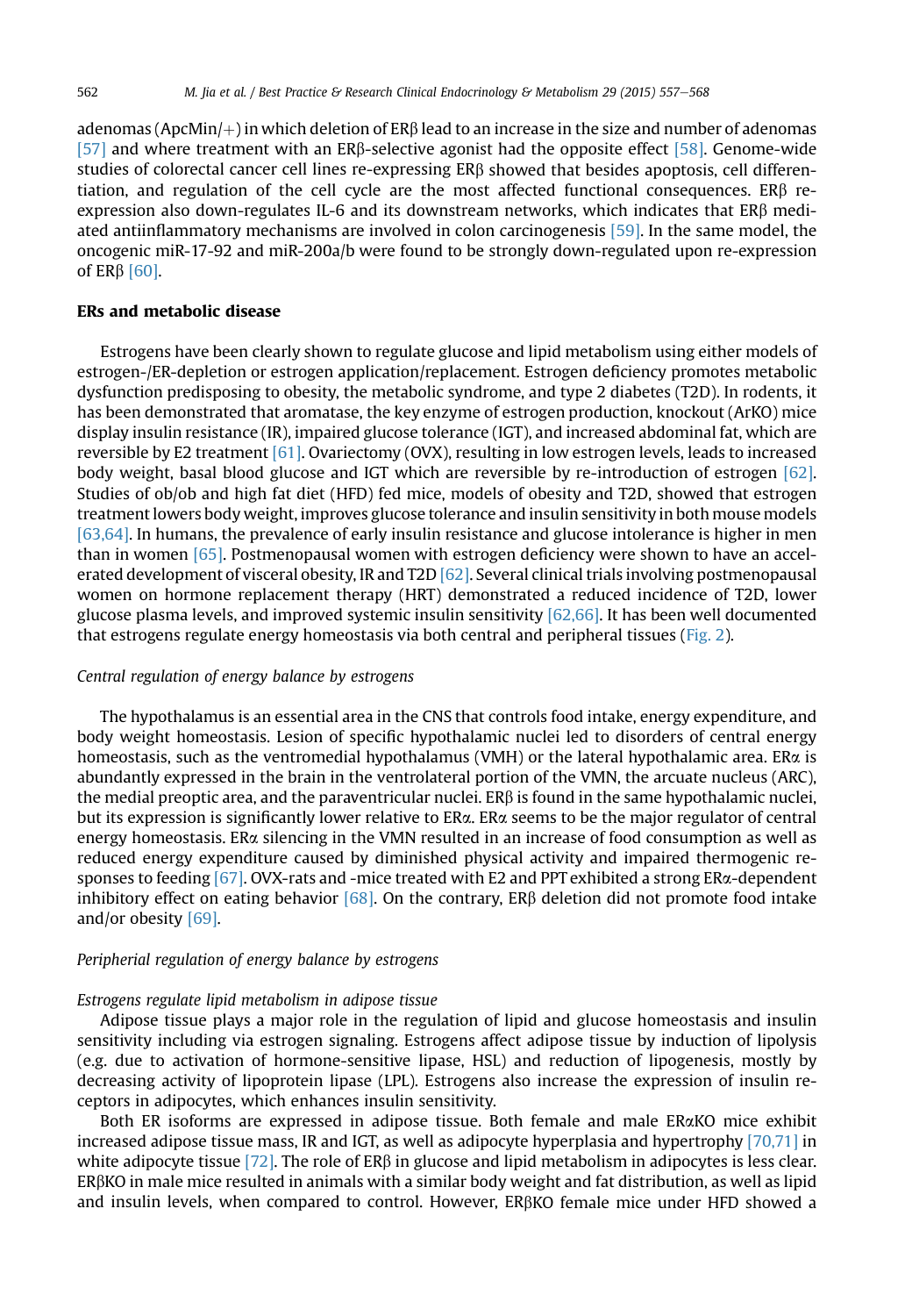<span id="page-6-0"></span>

Fig. 2. Summary of estrogen actions on the central nervous system (CNS), liver, adipocytes, skeletal muscles, and pancreatic  $\beta$  cells. Estrogen deficiency in these tissues will contribute to metabolic dysfunction, such as metabolic syndrome, type 2 diabetes, and obesity.

higher weight gain than their wild type littermates. These effects were closely associated with a strong activation of peroxisome proliferator-activated receptor gamma (PPAR $\gamma$ ), a key adipogenic and lipogenic factor [\[73\]](#page-11-0). Recent studies of female OVX Wistar rats under HFD showed that ERb-selective agonists significantly decreased lipogenic (sterol regulatory element-binding protein- 1C (SREBP- 1c)), fatty acid synthase (FAS) and adipogenic genes (LPL, PPAR $\gamma$ ) in adipose tissue [\[74\].](#page-11-0) These findings suggested anti-lipogenic effects of ERb. Furthermore, deletion of the ERb gene protected female mice against diet-induced insulin resistance and glucose intolerance [\[73\]](#page-11-0). Together, both ER isoforms seem to participate in the anti-lipogenic actions of estrogens in adipose tissue.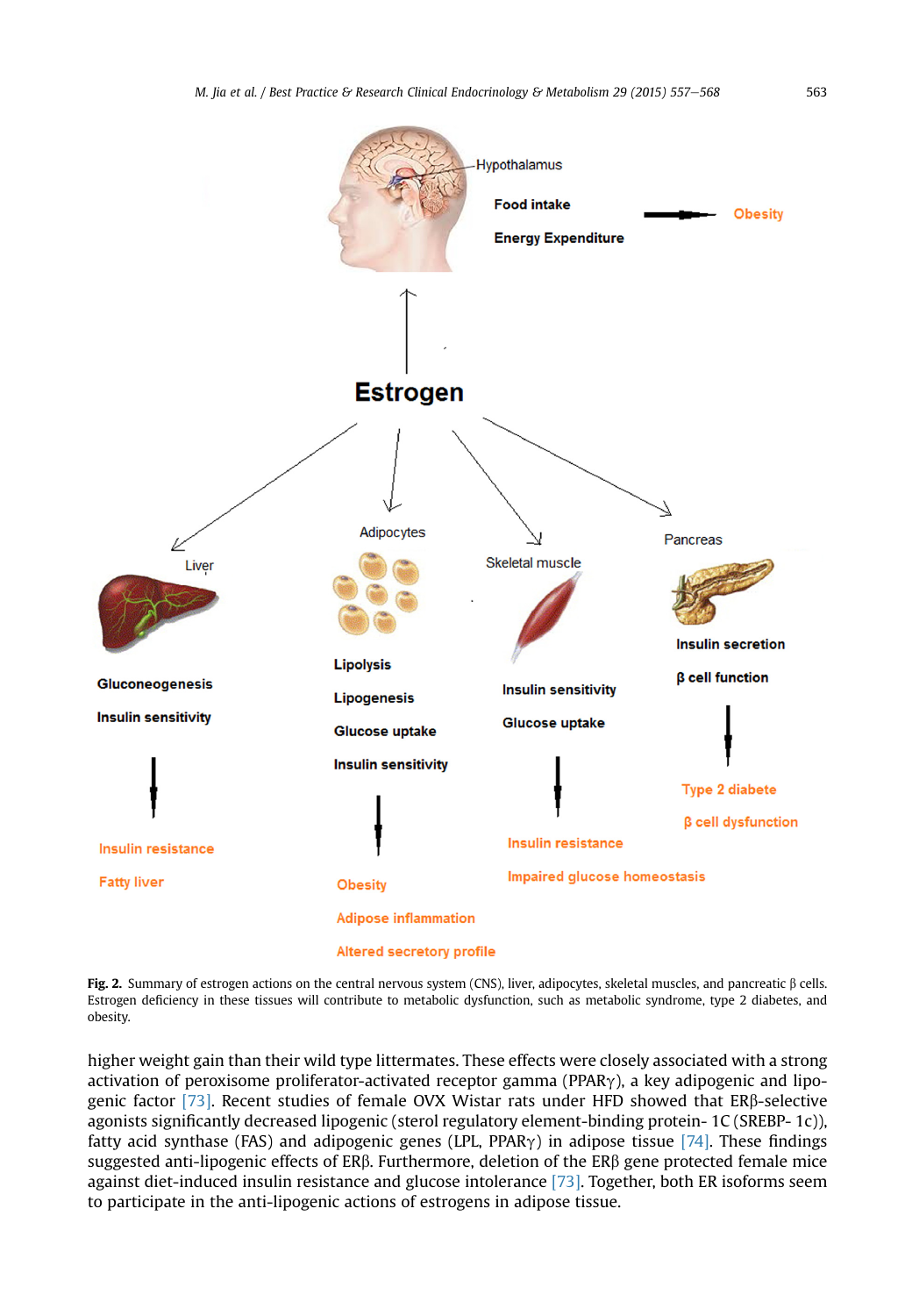## Estrogens regulate glucose up-take in skeletal muscle

Approximately 75% of glucose clearance in response to insulin secretion is mediated by the skeletal muscle. The insulin signaling pathway that regulates glucose uptake includes insulin receptor, the insulin receptor substrate (IRS), phosphatidylinositol-3 (PI3K) and AKT kinase. Activation of this pathway eventually leads to translocation of the cytoplasmic glucose transporter 4 (GLUT4) to the cell membrane where is facilitates transport of glucose into the cell. GLUT4 is highly expressed in muscle and represents a rate-limiting step in the insulin-induced glucose uptake [\[75\].](#page-11-0) E2 modulates glucose homeostasis in the muscle mainly through its actions on key proteins of the insulin signaling pathway including the expression and translocation of GLUT4.

Skeletal muscle expresses both ERs, and in mice  $ER\beta$  is the predominant isoform. Treatment of OVX rats with PPT increases GLUT4 expression and glucose uptake in skeletal muscle [\[76\].](#page-11-0) PPT treatment also increases GLUT4 translocation to the cell membrane of L6 myoblasts [\[77\].](#page-11-0) In contrast, DPN treatment decreases GLUT4 expression in the muscle in E2-deficient ArKO male mice [\[78\]](#page-11-0). In summary,  $ER\alpha$  and  $ER\beta$  display distinct actions on the expression of GLUT4.

## Estrogens regulate metabolism in liver

Liver plays an important role in the maintenance of glucose homeostasis through glucose production by glycogenolysis and gluconeogenesis. Estrogens regulate liver glucose and lipid homeostasis and hepatic cholesterol output. Administration of E2 increased high density lipoprotein and triglycerides and decreased low density lipoprotein, total cholesterol, lipoprotein a, and fasting insulin in postmenopausal women [\[79\]](#page-11-0). Long term E2-treatment exhibited a major anti-diabetic effect in diabetic  $obj$ ob mice, and decreased expression of lipogenic genes in the liver  $[63]$ . Recent studies have demonstrated that the use of antiestrogen therapy leads to abnormal lipid profile and steatosis [\[80\]](#page-11-0).

ER $\alpha$  is the predominant ER isoform in hepatocytes [\[81\].](#page-11-0) ER $\alpha$ KO mice display hepatic insulin resistance, and the expression of genes involved in hepatic lipid synthesis was increased whilst expression of genes involved in lipid transport was decreased in these animals [\[82\]](#page-11-0). However, liver-selective ablation of ER $\alpha$  did not re-capitulate the metabolic phenotypes of ER $\alpha$ KO mice, indicating that hepatic ERa action may not be the responsible factor for the previously identified hepatic insulin resistance in ERaKO mice [\[83\].](#page-11-0)

#### Estrogens regulate pancreatic  $\beta$  cell function

Estrogens are known regulators of pancreatic  $\beta$  cell function. It has rapid effects on  $\beta$  cells, regulating membrane depolarization,  $Ca2+$  influx, insulin secretion, and overall glycemia. In addition, estrogens also protect  $\beta$  cells from apoptosis.

Both ERs have been identified in the nucleus and cell membrane of  $\beta$  cells. ER $\alpha$  is the predominant receptor isoform for regulation of the insulin level in the pancreas. The absence of ER $\alpha$  results in islet dysfunction and hyperinsulinemia [\[82\].](#page-11-0) In  $\beta$  cell islets isolated from Swiss albino mice, PPT treatment increased insulin content, while DPN treatment did not [\[84\].](#page-11-0) Moreover, protective effects of estrogens against apoptosis were also mainly mediated via ERa. E2-treatment inhibited streptozotocin (STZ) induced  $\beta$  cell apoptosis, increased insulin production, and improved insulin resistance and glucose intolerance. The protective actions of E2 were abrogated in ER $\alpha$ KO female mice [\[85\]](#page-11-0). Furthermore, estrogens regulate the ATP-sensitive potassium ( $K_{ATP}$ ) channels in  $\beta$  cells [\[86\].](#page-11-0) Closure of  $K_{ATP}$  channels is a pivotal event in the glucose-induced insulin release. Once the channel is closed, membrane depolarizes and insulin is released. The main function of  $ER\beta$  in  $\beta$  cells seems to be a rapid regulation of  $K_{ATP}$  channel and insulin secretion, as it showed that E2 and DPN reduced the activity of  $K_{ATP}$  channels in  $\beta$  cells from wild type and ER $\alpha$ KO mice, but not in those from ER $\beta$ KO mice [\[86\].](#page-11-0)

## Hormone replacement therapy in metabolic diseases

Pharmacological estrogens can reverse the progression of metabolic diseases. Estrogens have been approved by FDA for postmenopausal therapy. However, due to ubiquitous expression of ERs, the metabolic benefits provided by HRT are often associated with increased risk of heart disease, gynecological and breast cancer. One strategy to make estrogens therapeutically more efficient is to develop novel tissue selective SERMs. Another approach is to design novel molecules that would direct E2 to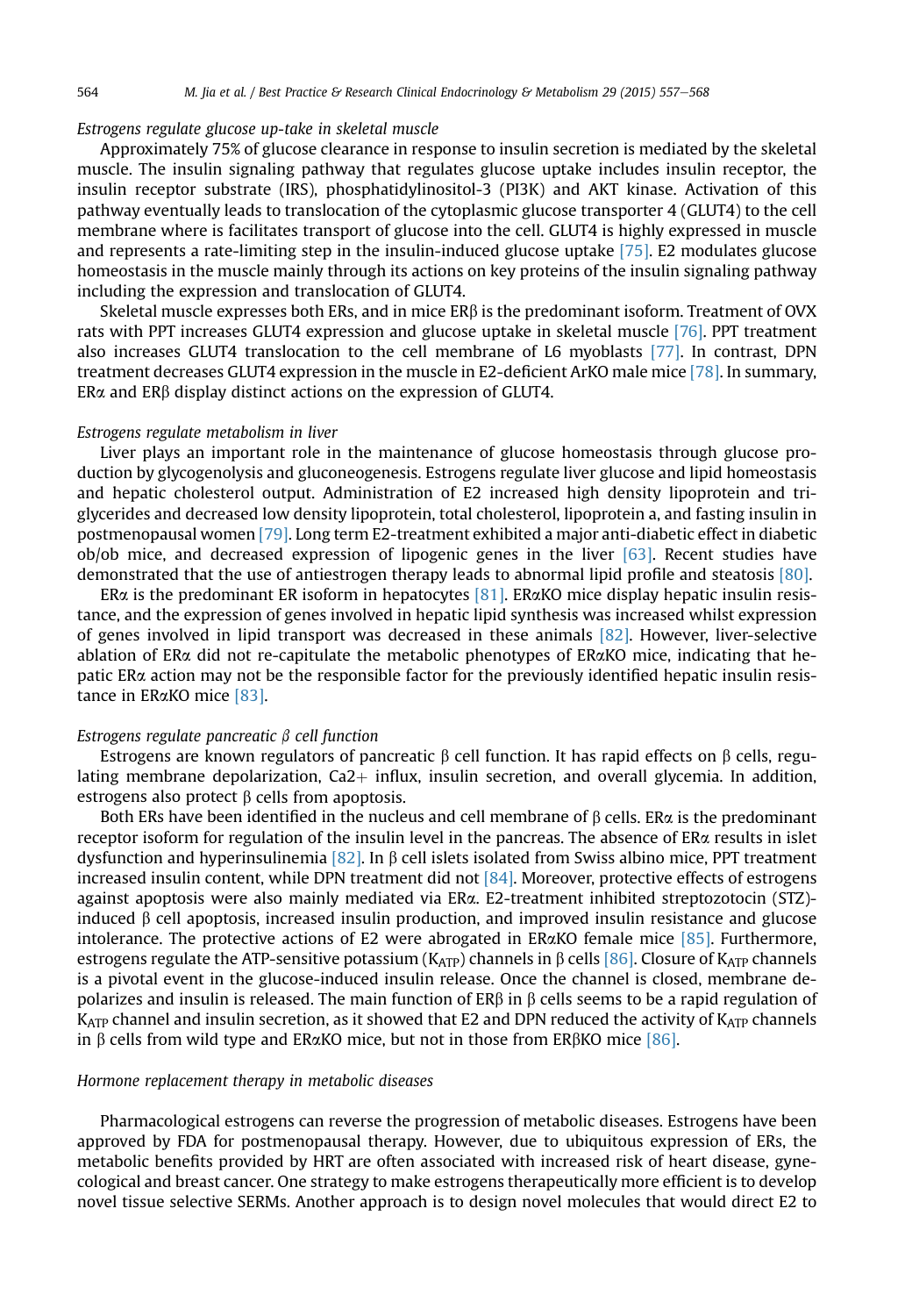<span id="page-8-0"></span>target tissues without the undesirable effect of general E2 therapy. Recent reports on the development of a glucagon-like peptide-1 (GLP-1)-estrogen conjugate, which uses a peptide carrier to deliver estrogen selectively to specific tissues, showed high efficacy and much less side effects [\[87\]](#page-11-0).

# Summary

Estrogens play important roles in physiological processes via both  $ER\alpha$  and  $ER\beta$ . Abnormalities in estrogen signaling lead to different types of pathological conditions, such as cancer and metabolic diseases. In general, ERa expression increases at early stages of cancer, and acts as a tumor promoter. Antiestrogens are widely used for the treatment of breast cancer. On the contrary,  $ER\beta$  levels are reduced during carcinogenesis and cancer progression, and act as a tumor suppressor. Accordingly, ERb is a promising potential target for cancer therapy. However, some contradictory findings regarding the expression and functions of ERb in cancer have been reported. Such discrepancies could reflect heterogeneity of patient populations. They may also be due to high heterogeneity of breast tissue, and low correlation between ERb mRNA and protein levels. Thus, there is a clear need to further study the roles of ERb in cancer.

Estrogens play important roles in maintenance of lipid and glucose homeostasis. They centrally regulate food intake and energy expenditure via action on the CNS, and they also act on peripheral tissues to maintain energy homeostasis. ER $\alpha$  and ER $\beta$  play distinct role in insulin and glucose metabolism. The major concern in using therapies targeting ER in treatment of metabolic disease is the risk of achieving undesirable effects. Further studies are needed to identify and develop new molecules that target ERs in selective metabolic tissues.

#### Practice points

- $\bullet$  The presence of ER $\alpha$  is an important indicator for use of hormone therapy for breast cancer treatment.
- The use of antiestrogens such as tamoxifen, raloxifene, fulvestrant, anastrozole, letrozole or exemestane is recommended against ERa-positive breast cancer.

#### Research agenda

- The role of ER $\alpha$  and ER $\beta$  in cancer and metabolic disorders, and their potential for clinical applications need to be clarified.
- The mechanisms of resistance to antiestrogen treatment in breast cancer must be further investigated.
- New effective tissue and receptor selective antiestrogens should be identified.

# Acknowledgments

Jan-Åke Gustafsson receives support from The Swedish Cancer Fund and the Robert A. Welch Foundation (E-0004).

## References

- [1] [Jensen EV, Jacobson HI, Flesher JW, et al. Estrogen receptors in target tisues. In: Nakao T, Pincus G, Tait J, editors. Steroid](http://refhub.elsevier.com/S1521-690X(15)00031-7/sref1) [dynamics. New York: Academic Pres; 1966. p. 13](http://refhub.elsevier.com/S1521-690X(15)00031-7/sref1)-[157.](http://refhub.elsevier.com/S1521-690X(15)00031-7/sref1)
- [2] [Kuiper GG, Enmark E, Pelto-Huikko M, et al. Cloning of a novel receptor expressed in rat prostate and ovary. Proc Natl](http://refhub.elsevier.com/S1521-690X(15)00031-7/sref2) [Acad Sci U S A 1996;93\(12\):5925](http://refhub.elsevier.com/S1521-690X(15)00031-7/sref2)-[30.](http://refhub.elsevier.com/S1521-690X(15)00031-7/sref2)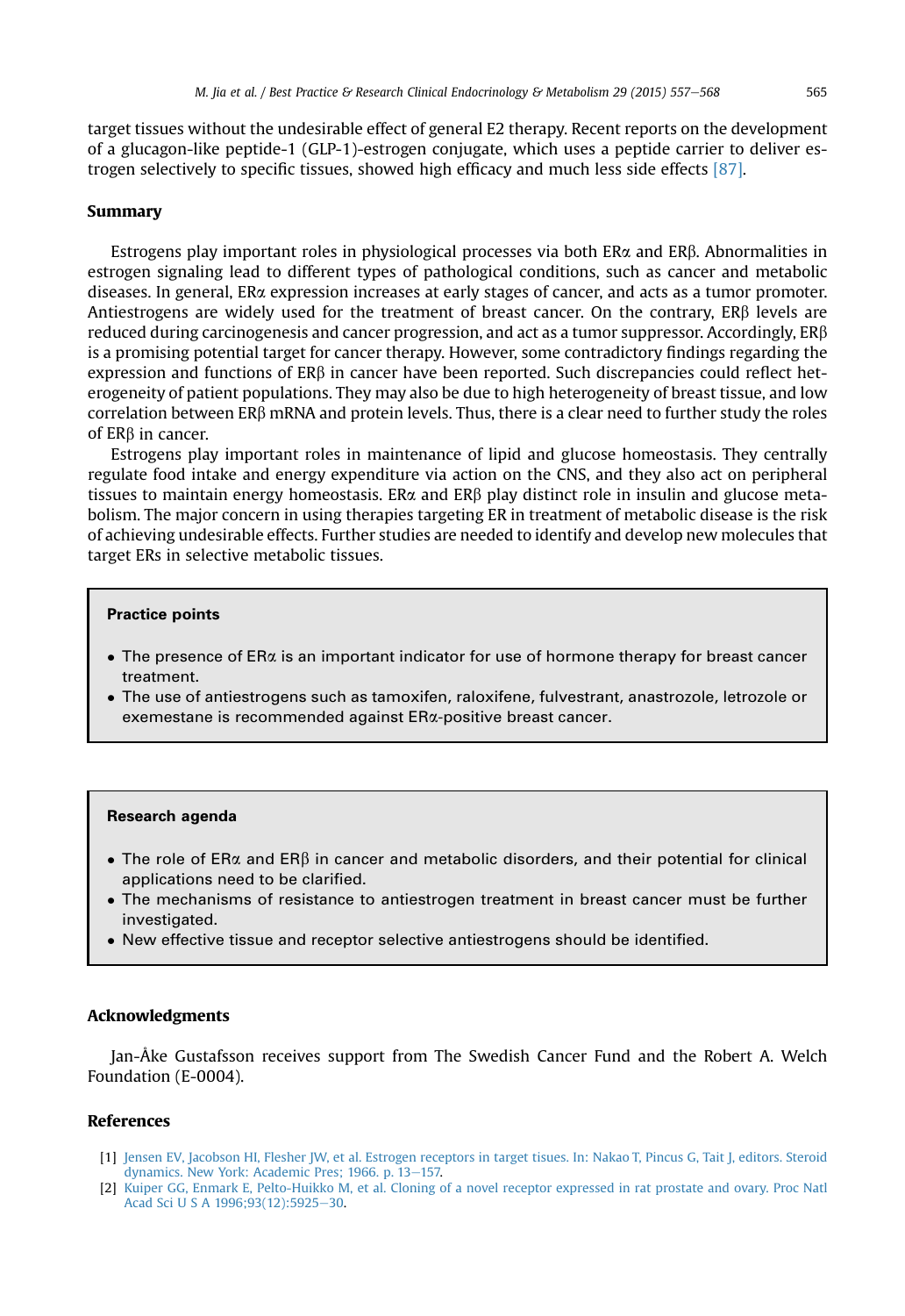- <span id="page-9-0"></span>[3] [Price Jr RH, Butler CA, Webb P, et al. A splice variant of estrogen receptor beta missing exon 3 displays altered subnuclear](http://refhub.elsevier.com/S1521-690X(15)00031-7/sref3) localization and capacity for transcriptional activation. Endocrinology  $2001;142(5);2039-49$  $2001;142(5);2039-49$ .
- [4] [Shi L, Dong B, Li Z, et al. Expression of ER-{alpha}36, a novel variant of estrogen receptor {alpha}, and resistance to](http://refhub.elsevier.com/S1521-690X(15)00031-7/sref4) [tamoxifen treatment in breast cancer. J Clin Oncol](http://refhub.elsevier.com/S1521-690X(15)00031-7/sref4)  $-$  [Off J Am Soc Clin Oncol 2009;27\(21\):3423](http://refhub.elsevier.com/S1521-690X(15)00031-7/sref4)-[9.](http://refhub.elsevier.com/S1521-690X(15)00031-7/sref4)
- [5] [Denger S, Reid G, Kos M, et al. ERalpha gene expression in human primary osteoblasts: evidence for the expression of two](http://refhub.elsevier.com/S1521-690X(15)00031-7/sref5) [receptor proteins. Mol Endocrinol 2001;15\(12\):2064](http://refhub.elsevier.com/S1521-690X(15)00031-7/sref5)-[77.](http://refhub.elsevier.com/S1521-690X(15)00031-7/sref5)
- [6] [Moore JT, McKee DD, Slentz-Kesler K, et al. Cloning and characterization of human estrogen receptor beta isoforms.](http://refhub.elsevier.com/S1521-690X(15)00031-7/sref6) [Biochem Biophys Res Commun 1998;247\(1\):75](http://refhub.elsevier.com/S1521-690X(15)00031-7/sref6)-[8.](http://refhub.elsevier.com/S1521-690X(15)00031-7/sref6)
- \*[7] [Liu Y, Gao H, Marstrand TT, et al. The genome landscape of ERalpha- and ERbeta-binding DNA regions. Proc Natl Acad Sci](http://refhub.elsevier.com/S1521-690X(15)00031-7/sref7)  $U$  S A 2008;105(7):2604-[9](http://refhub.elsevier.com/S1521-690X(15)00031-7/sref7).
- [8] [Hanstein B, Liu H, Yancisin MC, et al. Functional analysis of a novel estrogen receptor-beta isoform. Mol Endocrinol 1999;](http://refhub.elsevier.com/S1521-690X(15)00031-7/sref8) [13\(1\):129](http://refhub.elsevier.com/S1521-690X(15)00031-7/sref8)-[37.](http://refhub.elsevier.com/S1521-690X(15)00031-7/sref8)
- [9] [Zhao C, Gao H, Liu Y, et al. Genome-wide mapping of estrogen receptor-beta-binding regions reveals extensive cross-talk](http://refhub.elsevier.com/S1521-690X(15)00031-7/sref9) with transcription factor activator protein-1. Cancer Res  $2010;70(12):5174-83$  $2010;70(12):5174-83$ .
- [10] [Grober OM, Mutarelli M, Giurato G, et al. Global analysis of estrogen receptor beta binding to breast cancer cell genome](http://refhub.elsevier.com/S1521-690X(15)00031-7/sref10) [reveals an extensive interplay with estrogen receptor alpha for target gene regulation. BMC Genomics 2011;12:36.](http://refhub.elsevier.com/S1521-690X(15)00031-7/sref10)
- \*[11] [Hurtado A, Holmes KA, Ross-Innes CS, et al. FOXA1 is a key determinant of estrogen receptor function and endocrine](http://refhub.elsevier.com/S1521-690X(15)00031-7/sref11) [response. Nat Genet 2011;43\(1\):27](http://refhub.elsevier.com/S1521-690X(15)00031-7/sref11)-[33.](http://refhub.elsevier.com/S1521-690X(15)00031-7/sref11)
- [12] [Abba MC, Hu Y, Sun H, et al. Gene expression signature of estrogen receptor alpha status in breast cancer. BMC Genomics](http://refhub.elsevier.com/S1521-690X(15)00031-7/sref12) [2005;6:37.](http://refhub.elsevier.com/S1521-690X(15)00031-7/sref12)
- [13] [Chang EC, Frasor J, Komm B, et al. Impact of estrogen receptor beta on gene networks regulated by estrogen receptor](http://refhub.elsevier.com/S1521-690X(15)00031-7/sref13) alpha in breast cancer cells. Endocrinology  $2006;147(10):4831-42$  $2006;147(10):4831-42$ .
- [14] [Williams C, Edvardsson K, Lewandowski SA, et al. A genome-wide study of the repressive effects of estrogen receptor beta](http://refhub.elsevier.com/S1521-690X(15)00031-7/sref14) on estrogen receptor alpha signaling in breast cancer cells. Oncogene  $2008:27(7):1019-32$  $2008:27(7):1019-32$ .
- [15] [Nassa G, Tarallo R, Guzzi PH, et al. Comparative analysis of nuclear estrogen receptor alpha and beta interactomes in](http://refhub.elsevier.com/S1521-690X(15)00031-7/sref15) breast cancer cells. Mol Biosyst  $2011;7(3):667-76$ .
- [16] [Cirillo F, Nassa G, Tarallo R, et al. Molecular mechanisms of selective estrogen receptor modulator activity in human](http://refhub.elsevier.com/S1521-690X(15)00031-7/sref16) breast cancer cells: identifi[cation of novel nuclear cofactors of antiestrogen-ERalpha complexes by interaction prote](http://refhub.elsevier.com/S1521-690X(15)00031-7/sref16)[omics. J Proteome Res 2013;12\(1\):421](http://refhub.elsevier.com/S1521-690X(15)00031-7/sref16)-[31.](http://refhub.elsevier.com/S1521-690X(15)00031-7/sref16)
- \*[17] [Huang B, Omoto Y, Iwase H, et al. Differential expression of estrogen receptor alpha, beta1, and beta2 in lobular and ductal](http://refhub.elsevier.com/S1521-690X(15)00031-7/sref17) breast cancer. Proc Natl Acad Sci U S A  $2014;111(5):1933-8$  $2014;111(5):1933-8$ .
- [18] [Couse JF, Korach KS. Estrogen receptor null mice: what have we learned and where will they lead us? Endocr Rev 1999;](http://refhub.elsevier.com/S1521-690X(15)00031-7/sref18) [20\(3\):358](http://refhub.elsevier.com/S1521-690X(15)00031-7/sref18)-[417.](http://refhub.elsevier.com/S1521-690X(15)00031-7/sref18)
- [19] [Droog M, Beelen K, Linn S, et al. Tamoxifen resistance: from bench to bedside. Eur J Pharmacol 2013;717\(1](http://refhub.elsevier.com/S1521-690X(15)00031-7/sref19)-[3\):47](http://refhub.elsevier.com/S1521-690X(15)00031-7/sref19)-[57.](http://refhub.elsevier.com/S1521-690X(15)00031-7/sref19)
- [20] [Zhang X, Wang ZY. Estrogen receptor-alpha variant, ER-alpha36, is involved in tamoxifen resistance and estrogen hy](http://refhub.elsevier.com/S1521-690X(15)00031-7/sref20)persensitivity. Endocrinology  $2013;154(6):1990-8$ .
- [21] [Penot G, Le Peron C, Merot Y, et al. The human estrogen receptor-alpha isoform hERalpha46 antagonizes the proliferative](http://refhub.elsevier.com/S1521-690X(15)00031-7/sref21) infl[uence of hERalpha66 in MCF7 breast cancer cells. Endocrinology 2005;146\(12\):5474](http://refhub.elsevier.com/S1521-690X(15)00031-7/sref21)-[84.](http://refhub.elsevier.com/S1521-690X(15)00031-7/sref21)
- [22] [Metivier R, Penot G, Carmouche RP, et al. Transcriptional complexes engaged by apo-estrogen receptor-alpha isoforms](http://refhub.elsevier.com/S1521-690X(15)00031-7/sref22) have divergent outcomes. EMBO  $[2004;23(18):3653-66]$ .
- [23] [Klinge CM, Riggs KA, Wickramasinghe NS, et al. Estrogen receptor alpha 46 is reduced in tamoxifen resistant breast](http://refhub.elsevier.com/S1521-690X(15)00031-7/sref23) [cancer cells and re-expression inhibits cell proliferation and estrogen receptor alpha 66-regulated target gene tran](http://refhub.elsevier.com/S1521-690X(15)00031-7/sref23)scription. Mol Cell Endocrinol  $2010;323(2):268-76$ .
- [24] [Forster C, Makela S, Warri A, et al. Involvement of estrogen receptor beta in terminal differentiation of mammary gland](http://refhub.elsevier.com/S1521-690X(15)00031-7/sref24) [epithelium. Proc Natl Acad Sci U S A 2002;99\(24\):15578](http://refhub.elsevier.com/S1521-690X(15)00031-7/sref24)-[83](http://refhub.elsevier.com/S1521-690X(15)00031-7/sref24).
- [25] [Zhao C, Lam EW, Sunters A, et al. Expression of estrogen receptor beta isoforms in normal breast epithelial cells and](http://refhub.elsevier.com/S1521-690X(15)00031-7/sref25) breast cancer: regulation by methylation. Oncogene  $2003;22(48);7600-6$  $2003;22(48);7600-6$  $2003;22(48);7600-6$ .
- [26] [Treeck O, Juhasz-Boess I, Lattrich C, et al. Effects of exon-deleted estrogen receptor beta transcript variants on growth,](http://refhub.elsevier.com/S1521-690X(15)00031-7/sref26) [apoptosis and gene expression of human breast cancer cell lines. Breast Cancer Res Treat 2008;110\(3\):507](http://refhub.elsevier.com/S1521-690X(15)00031-7/sref26)-[20](http://refhub.elsevier.com/S1521-690X(15)00031-7/sref26).
- [27] [Omoto Y, Inoue S, Ogawa S, et al. Clinical value of the wild-type estrogen receptor beta expression in breast cancer. Cancer](http://refhub.elsevier.com/S1521-690X(15)00031-7/sref27) [Lett 2001;163\(2\):207](http://refhub.elsevier.com/S1521-690X(15)00031-7/sref27)-[12](http://refhub.elsevier.com/S1521-690X(15)00031-7/sref27).
- [28] [Hopp TA, Weiss HL, Parra IS, et al. Low levels of estrogen receptor beta protein predict resistance to tamoxifen therapy in](http://refhub.elsevier.com/S1521-690X(15)00031-7/sref28) [breast cancer. Clin Cancer Res](http://refhub.elsevier.com/S1521-690X(15)00031-7/sref28)  $-$  [Off J Am Assoc Cancer Res 2004;10\(22\):7490](http://refhub.elsevier.com/S1521-690X(15)00031-7/sref28) $-9$  $-9$ .
- [29] [Cotrim CZ, Fabris V, Doria ML, et al. Estrogen receptor beta growth-inhibitory effects are repressed through activation of](http://refhub.elsevier.com/S1521-690X(15)00031-7/sref29) [MAPK and PI3K signalling in mammary epithelial and breast cancer cells. Oncogene 2013;32\(19\):2390](http://refhub.elsevier.com/S1521-690X(15)00031-7/sref29)-[402.](http://refhub.elsevier.com/S1521-690X(15)00031-7/sref29)
- [30] [Speirs V, Malone C, Walton DS, et al. Increased expression of estrogen receptor beta mRNA in tamoxifen-resistant breast](http://refhub.elsevier.com/S1521-690X(15)00031-7/sref30) cancer patients. Cancer Res  $1999;59(21):5421-4$ .
- [31] [Markey GC, Cullen R, Diggin P, et al. Estrogen receptor-beta mRNA is associated with adverse outcome in patients with](http://refhub.elsevier.com/S1521-690X(15)00031-7/sref31) breast cancer. Tumour Biol  $2009;30(4):171-5$ .
- [32] [O'Neill PA, Davies MP, Shaaban AM, et al. Wild-type oestrogen receptor beta \(ERbeta1\) mRNA and protein expression in](http://refhub.elsevier.com/S1521-690X(15)00031-7/sref32) Tamoxifen-treated post-menopausal breast cancers. Br J Cancer  $2004:91(9):1694-702$ .
- \*[33] [Haldosen LA, Zhao C, Dahlman-Wright K. Estrogen receptor beta in breast cancer. Mol Cell Endocrinol 2014;382\(1\):](http://refhub.elsevier.com/S1521-690X(15)00031-7/sref33) [665](http://refhub.elsevier.com/S1521-690X(15)00031-7/sref33)e[72.](http://refhub.elsevier.com/S1521-690X(15)00031-7/sref33)
- [34] [Zhao C, Matthews J, Tujague M, et al. Estrogen receptor beta2 negatively regulates the transactivation of estrogen re](http://refhub.elsevier.com/S1521-690X(15)00031-7/sref34)ceptor alpha in human breast cancer cells. Cancer Res  $2007;67(8);3955-62$ .
- [35] [Saji S, Omoto Y, Shimizu C, et al. Expression of estrogen receptor \(ER\) \(beta\)cx protein in ER\(alpha\)-positive breast cancer:](http://refhub.elsevier.com/S1521-690X(15)00031-7/sref35) specifi[c correlation with progesterone receptor. Cancer Res 2002;62\(17\):4849](http://refhub.elsevier.com/S1521-690X(15)00031-7/sref35)-[53](http://refhub.elsevier.com/S1521-690X(15)00031-7/sref35).
- [36] [Shaaban AM, Green AR, Karthik S, et al. Nuclear and cytoplasmic expression of ERbeta1, ERbeta2, and ERbeta5 identi](http://refhub.elsevier.com/S1521-690X(15)00031-7/sref36)fies [distinct prognostic outcome for breast cancer patients. Clin Cancer Res 2008;14\(16\):5228](http://refhub.elsevier.com/S1521-690X(15)00031-7/sref36)-[35.](http://refhub.elsevier.com/S1521-690X(15)00031-7/sref36)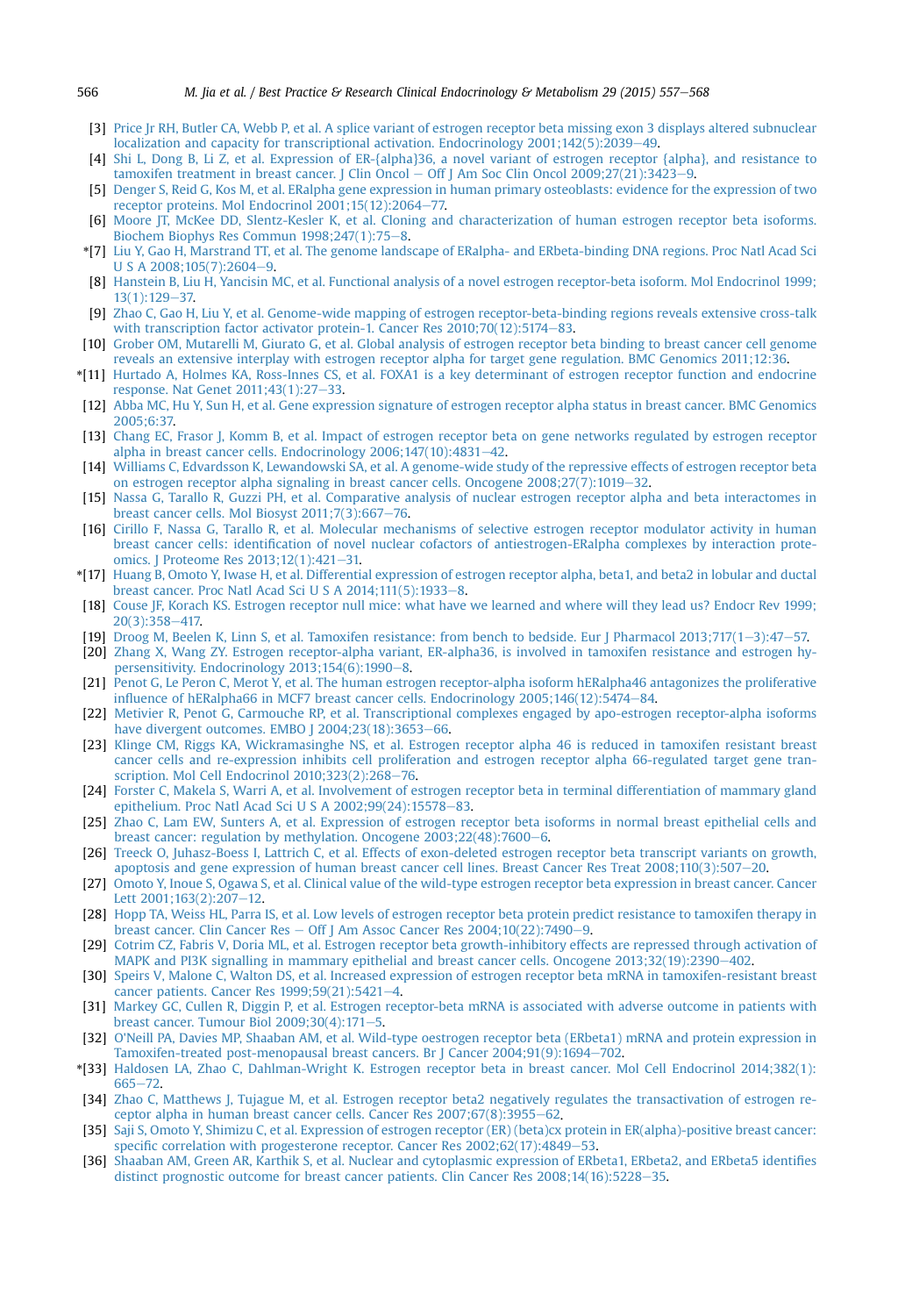- <span id="page-10-0"></span>[37] [Esslimani-Sahla M, Simony-Lafontaine J, Kramar A, et al. Estrogen receptor beta \(ER beta\) level but not its ER beta cx](http://refhub.elsevier.com/S1521-690X(15)00031-7/sref37) [variant helps to predict tamoxifen resistance in breast cancer. Clin Cancer Res 2004;10\(17\):5769](http://refhub.elsevier.com/S1521-690X(15)00031-7/sref37)-[76.](http://refhub.elsevier.com/S1521-690X(15)00031-7/sref37)
- [38] [Davies MP, O'Neill PA, Innes H, et al. Correlation of mRNA for oestrogen receptor beta splice variants ERbeta1, ERbeta2/](http://refhub.elsevier.com/S1521-690X(15)00031-7/sref38) ERbetacx and ERbeta5 with outcome in endocrine-treated breast cancer. J Mol Endocrinol 2004:33(3):773-[82.](http://refhub.elsevier.com/S1521-690X(15)00031-7/sref38)
- [39] [Lee MT, Ho SM, Tarapore P, et al. Estrogen receptor beta isoform 5 confers sensitivity of breast cancer cell lines to](http://refhub.elsevier.com/S1521-690X(15)00031-7/sref39) [chemotherapeutic agent-induced apoptosis through interaction with Bcl2L12. Neoplasia 2013;15\(11\):1262](http://refhub.elsevier.com/S1521-690X(15)00031-7/sref39)-[71.](http://refhub.elsevier.com/S1521-690X(15)00031-7/sref39)
- [40] [Byers M, Kuiper GG, Gustafsson JA, et al. Estrogen receptor-beta mRNA expression in rat ovary: down-regulation by](http://refhub.elsevier.com/S1521-690X(15)00031-7/sref40) gonadotropins. Mol Endocrinol  $1997;11(2):172-82$  $1997;11(2):172-82$ .
- [41] [Li S, Li Y, Wen Z, et al. microRNA-206 overexpression inhibits cellular proliferation and invasion of estrogen receptor](http://refhub.elsevier.com/S1521-690X(15)00031-7/sref41) [alpha-positive ovarian cancer cells. Mol Med Rep 2014;9\(5\):1703](http://refhub.elsevier.com/S1521-690X(15)00031-7/sref41)-[8](http://refhub.elsevier.com/S1521-690X(15)00031-7/sref41).
- [42] Qiu JJ, Ye LC, Ding JX, et al. Expression and clinical signifi[cance of estrogen-regulated long non-coding RNAs in estrogen](http://refhub.elsevier.com/S1521-690X(15)00031-7/sref42) receptor alpha-positive ovarian cancer progression. Oncol Rep  $2014;31(4):1613-22$  $2014;31(4):1613-22$ .
- [43] [Chan KK, Leung TH, Chan DW, et al. Targeting estrogen receptor subtypes \(ERalpha and ERbeta\) with selective ER](http://refhub.elsevier.com/S1521-690X(15)00031-7/sref43) modulators in ovarian cancer. J Endocrinol  $2014;221(2):325-36$  $2014;221(2):325-36$ .
- [44] [Bossard C, Busson M, Vindrieux D, et al. Potential role of estrogen receptor beta as a tumor suppressor of epithelial](http://refhub.elsevier.com/S1521-690X(15)00031-7/sref44) [ovarian cancer. PLoS One 2012;7\(9\):e44787.](http://refhub.elsevier.com/S1521-690X(15)00031-7/sref44)
- [45] [Treeck O, Pfeiler G, Mitter D, et al. Estrogen receptor {beta}1 exerts antitumoral effects on SK-OV-3 ovarian cancer cells.](http://refhub.elsevier.com/S1521-690X(15)00031-7/sref45) [J Endocrinol 2007;193\(3\):421](http://refhub.elsevier.com/S1521-690X(15)00031-7/sref45)-[33.](http://refhub.elsevier.com/S1521-690X(15)00031-7/sref45)
- [46] [De Stefano I, Zannoni GF, Prisco MG, et al. Cytoplasmic expression of estrogen receptor beta \(ERbeta\) predicts poor](http://refhub.elsevier.com/S1521-690X(15)00031-7/sref46) clinical outcome in advanced serous ovarian cancer. Gynecol Oncol  $2011;122(3):573-9$  $2011;122(3):573-9$ .
- [47] Ciucci A, Zannoni GF, Travaglia D, et al. Prognostic signifi[cance of the estrogen receptor beta \(ERbeta\) isoforms ERbeta1,](http://refhub.elsevier.com/S1521-690X(15)00031-7/sref47) [ERbeta2, and ERbeta5 in advanced serous ovarian cancer. Gynecol Oncol 2014;132\(2\):351](http://refhub.elsevier.com/S1521-690X(15)00031-7/sref47)-[9.](http://refhub.elsevier.com/S1521-690X(15)00031-7/sref47)
- [48] [Omoto Y, Imamov O, Warner M, et al. Estrogen receptor alpha and imprinting of the neonatal mouse ventral prostate by](http://refhub.elsevier.com/S1521-690X(15)00031-7/sref48) [estrogen. Proc Natl Acad Sci U S A 2005;102\(5\):1484](http://refhub.elsevier.com/S1521-690X(15)00031-7/sref48)-[9.](http://refhub.elsevier.com/S1521-690X(15)00031-7/sref48)
- [49] [Weihua Z, Makela S, Andersson LC, et al. A role for estrogen receptor beta in the regulation of growth of the ventral](http://refhub.elsevier.com/S1521-690X(15)00031-7/sref49) prostate. Proc Natl Acad Sci U S A  $2001:98(11):6330-5$ .
- [50] [Ricke WA, McPherson SJ, Bianco JJ, et al. Prostatic hormonal carcinogenesis is mediated by in situ estrogen production](http://refhub.elsevier.com/S1521-690X(15)00031-7/sref50) and estrogen receptor alpha signaling. FASEB  $1\,2008:22(5):1512-20$  $1\,2008:22(5):1512-20$  $1\,2008:22(5):1512-20$ .
- [51] [Nojima D, Li LC, Dharia A, et al. CpG hypermethylation of the promoter region inactivates the estrogen receptor-beta gene](http://refhub.elsevier.com/S1521-690X(15)00031-7/sref51) in patients with prostate carcinoma. Cancer  $2001;92(8):2076-83$  $2001;92(8):2076-83$ .
- [52] [Walton TJ, Li G, Seth R, et al. DNA demethylation and histone deacetylation inhibition co-operate to re-express estrogen](http://refhub.elsevier.com/S1521-690X(15)00031-7/sref52) receptor beta and induce apoptosis in prostate cancer cell-lines. Prostate  $2008;68(2):210-22$ .
- [53] [Price D, Stein B, Sieber P, et al. Toremifene for the prevention of prostate cancer in men with high grade prostatic](http://refhub.elsevier.com/S1521-690X(15)00031-7/sref53) [intraepithelial neoplasia: results of a double-blind, placebo controlled, phase IIB clinical trial. J Urol 2006;176\(3\):965](http://refhub.elsevier.com/S1521-690X(15)00031-7/sref53)-[70.](http://refhub.elsevier.com/S1521-690X(15)00031-7/sref53) discussion  $70-1$ .
- [54] [Kim IY, Kim BC, Seong DH, et al. Raloxifene, a mixed estrogen agonist/antagonist, induces apoptosis in androgen](http://refhub.elsevier.com/S1521-690X(15)00031-7/sref54)[independent human prostate cancer cell lines. Cancer Res 2002;62\(18\):5365](http://refhub.elsevier.com/S1521-690X(15)00031-7/sref54)-[9.](http://refhub.elsevier.com/S1521-690X(15)00031-7/sref54)
- [55] [Neubauer BL, Best KL, Counts DF, et al. Raloxifene \(LY156758\) produces antimetastatic responses and extends survival in](http://refhub.elsevier.com/S1521-690X(15)00031-7/sref55) the PAIII rat prostatic adenocarcinoma model. Prostate  $1995;27(4):220-9$  $1995;27(4):220-9$  $1995;27(4):220-9$ .
- [56] [Horvath LG, Henshall SM, Lee CS, et al. Frequent loss of estrogen receptor-beta expression in prostate cancer. Cancer Res](http://refhub.elsevier.com/S1521-690X(15)00031-7/sref56)  $2001;61(14):5331-5.$  $2001;61(14):5331-5.$  $2001;61(14):5331-5.$
- [57] [Giroux V, Lemay F, Bernatchez G, et al. Estrogen receptor beta de](http://refhub.elsevier.com/S1521-690X(15)00031-7/sref57)ficiency enhances small intestinal tumorigenesis in [ApcMin/](http://refhub.elsevier.com/S1521-690X(15)00031-7/sref57) $+$  [mice. Int J Cancer 2008;123\(2\):303](http://refhub.elsevier.com/S1521-690X(15)00031-7/sref57)-[11.](http://refhub.elsevier.com/S1521-690X(15)00031-7/sref57)
- [58] [Giroux V, Bernatchez G, Carrier JC. Chemopreventive effect of ERbeta-selective agonist on intestinal tumorigenesis in](http://refhub.elsevier.com/S1521-690X(15)00031-7/sref58) Apc( $Min$  $+$ [\) mice. Mol Carcinog 2011;50\(5\):359](http://refhub.elsevier.com/S1521-690X(15)00031-7/sref58)–[69](http://refhub.elsevier.com/S1521-690X(15)00031-7/sref58).
- [59] [Edvardsson K, Strom A, Jonsson P, et al. Estrogen receptor beta induces antiin](http://refhub.elsevier.com/S1521-690X(15)00031-7/sref59)flammatory and antitumorigenic networks in colon cancer cells. Mol Endocrinol  $2011;25(6):969-79$  $2011;25(6):969-79$ .
- [60] [Edvardsson K, Nguyen-Vu T, Kalasekar SM, et al. Estrogen receptor beta expression induces changes in the microRNA pool](http://refhub.elsevier.com/S1521-690X(15)00031-7/sref60) in human colon cancer cells. Carcinogenesis  $2013;34(7):1431-41$ .
- [61] Jones ME, Thorburn AW, Britt KL, et al. Aromatase-defi[cient \(ArKO\) mice have a phenotype of increased adiposity. Proc](http://refhub.elsevier.com/S1521-690X(15)00031-7/sref61) [Natl Acad Sci U S A 2000;97\(23\):12735](http://refhub.elsevier.com/S1521-690X(15)00031-7/sref61)-[40.](http://refhub.elsevier.com/S1521-690X(15)00031-7/sref61)
- [62] [Bailey CJ, Ahmed-Sorour H. Role of ovarian hormones in the long-term control of glucose homeostasis. Effects of insulin](http://refhub.elsevier.com/S1521-690X(15)00031-7/sref62) secretion. Diabetologia  $1980;19(5):475-81$ .
- [63] [Gao H, Bryzgalova G, Hedman E, et al. Long-term administration of estradiol decreases expression of hepatic lipogenic](http://refhub.elsevier.com/S1521-690X(15)00031-7/sref63) [genes and improves insulin sensitivity in ob/ob mice: a possible mechanism is through direct regulation of signal](http://refhub.elsevier.com/S1521-690X(15)00031-7/sref63) [transducer and activator of transcription 3. Mol Endocrinol 2006;20\(6\):1287](http://refhub.elsevier.com/S1521-690X(15)00031-7/sref63)-[99.](http://refhub.elsevier.com/S1521-690X(15)00031-7/sref63)
- [64] [Lundholm L, Bryzgalova G, Gao H, et al. The estrogen receptor {alpha}-selective agonist propyl pyrazole triol improves](http://refhub.elsevier.com/S1521-690X(15)00031-7/sref64) [glucose tolerance in ob/ob mice; potential molecular mechanisms. J Endocrinol 2008;199\(2\):275](http://refhub.elsevier.com/S1521-690X(15)00031-7/sref64)–[86](http://refhub.elsevier.com/S1521-690X(15)00031-7/sref64).
- [65] [Slamberova R, Hnatczuk OC, Vathy I. Expression of proopiomelanocortin and proenkephalin mRNA in sexually dimorphic](http://refhub.elsevier.com/S1521-690X(15)00031-7/sref65) [brain regions are altered in adult male and female rats treated prenatally with morphine. J Pept Res](http://refhub.elsevier.com/S1521-690X(15)00031-7/sref65) - [Off J Am Pept Soc](http://refhub.elsevier.com/S1521-690X(15)00031-7/sref65) 2004:63(5):399-[408.](http://refhub.elsevier.com/S1521-690X(15)00031-7/sref65)
- [66] [Lindberg MK, Weihua Z, Andersson N, et al. Estrogen receptor speci](http://refhub.elsevier.com/S1521-690X(15)00031-7/sref66)ficity for the effects of estrogen in ovariectomized [mice. J Endocrinol 2002;174\(2\):167](http://refhub.elsevier.com/S1521-690X(15)00031-7/sref66)-[78](http://refhub.elsevier.com/S1521-690X(15)00031-7/sref66).
- [67] [Brown LM, Gent L, Davis K, et al. Metabolic impact of sex hormones on obesity. Brain Res 2010;1350:77](http://refhub.elsevier.com/S1521-690X(15)00031-7/sref67)-[85.](http://refhub.elsevier.com/S1521-690X(15)00031-7/sref67)
- [68] [Thammacharoen S, Geary N, Lutz TA, et al. Divergent effects of estradiol and the estrogen receptor-alpha agonist PPT on](http://refhub.elsevier.com/S1521-690X(15)00031-7/sref68) [eating and activation of PVN CRH neurons in ovariectomized rats and mice. Brain Res 2009;1268:88](http://refhub.elsevier.com/S1521-690X(15)00031-7/sref68)-[96.](http://refhub.elsevier.com/S1521-690X(15)00031-7/sref68)
- [69] [Ohlsson C, Hellberg N, Parini P, et al. Obesity and disturbed lipoprotein pro](http://refhub.elsevier.com/S1521-690X(15)00031-7/sref69)file in estrogen receptor-alpha-deficient male mice. Biochem Biophys Res Commun  $2000;278(3);640-5$  $2000;278(3);640-5$ .
- [70] [Heine PA, Taylor JA, Iwamoto GA, et al. Increased adipose tissue in male and female estrogen receptor-alpha knockout](http://refhub.elsevier.com/S1521-690X(15)00031-7/sref70) [mice. Proc Natl Acad Sci U S A 2000;97\(23\):12729](http://refhub.elsevier.com/S1521-690X(15)00031-7/sref70)-[34.](http://refhub.elsevier.com/S1521-690X(15)00031-7/sref70)